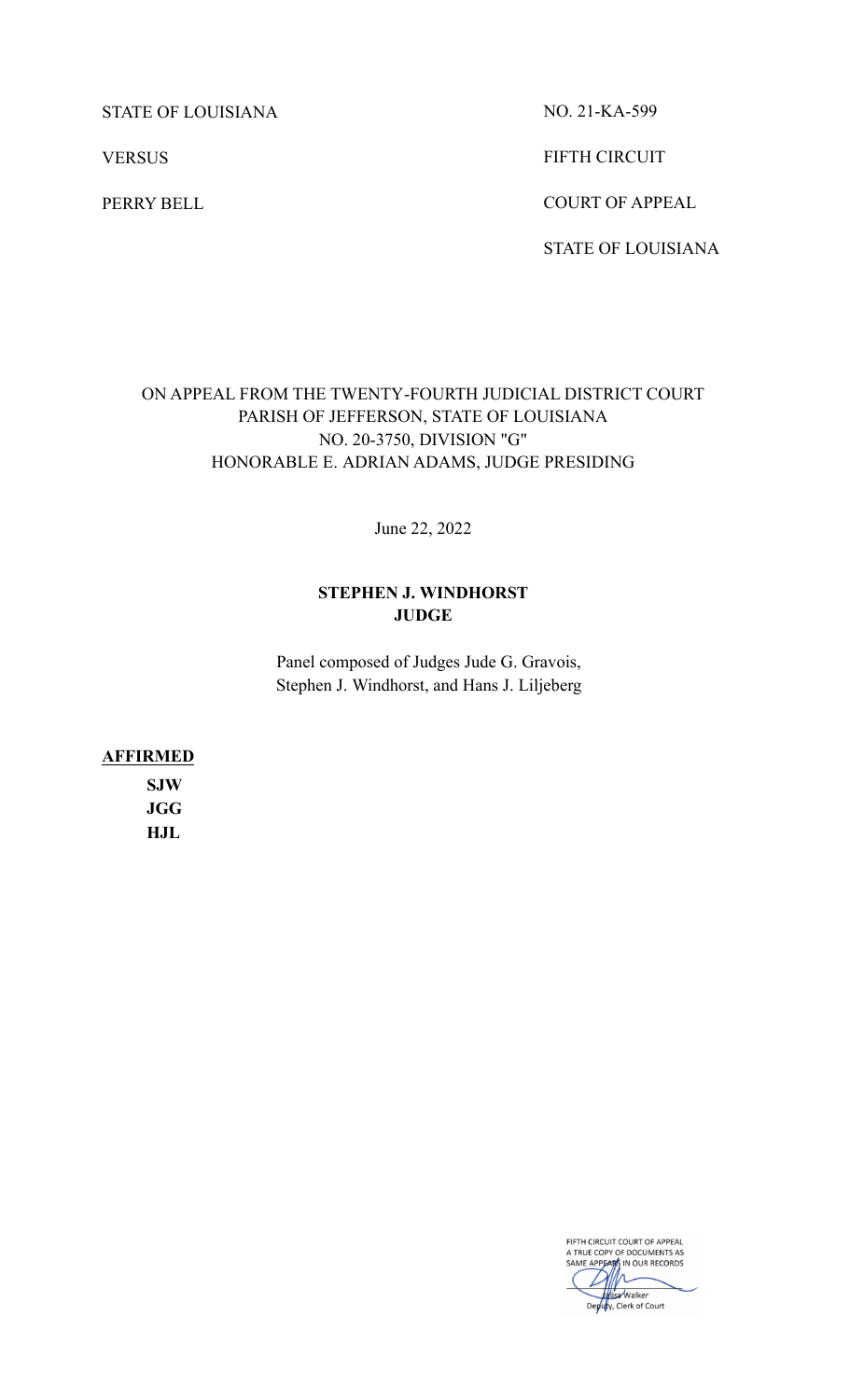COUNSEL FOR PLAINTIFF/APPELLEE, STATE OF LOUISIANA Honorable Paul D. Connick, Jr. Thomas J. Butler Zachary L. Grate

COUNSEL FOR DEFENDANT/APPELLANT, PERRY BELL Bertha M. Hillman

DEFENDANT/APPELLANT, PERRY BELL In Proper Person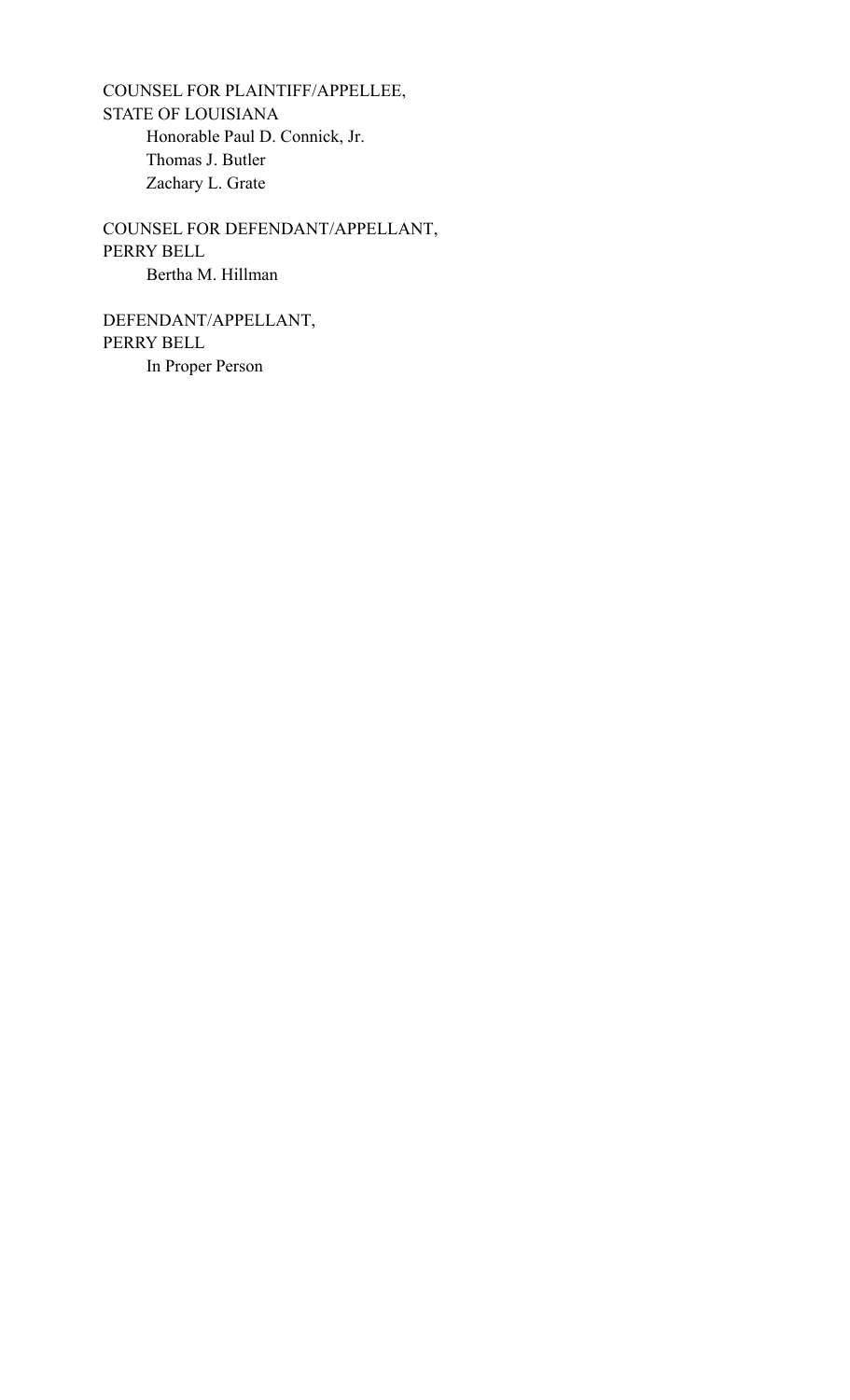## **WINDHORST, J.**

Defendant/appellant, Perry Bell, appeals his conviction and sentence for possession of a firearm by a convicted felon. For the following reasons, we affirm.

#### **Facts and Procedural History**

On July 31, 2020, the Jefferson Parish District Attorney filed a bill of information charging Bell with possession of a firearm by a convicted felon in violation of La. R.S. 14:95.1. After a one-day trial on April 15, 2021, a twelveperson jury unanimously found defendant guilty as charged.

On May 4, 2021, the trial court sentenced defendant to fifteen years imprisonment at hard labor without benefit of probation, parole, or suspension of sentence and ordered defendant to pay a fine of one thousand dollars. Immediately thereafter, the State filed an habitual offender bill of information alleging defendant to be a second-felony offender.

After an habitual offender bill hearing on May 13, 2021, the trial court adjudicated defendant a second-felony offender. The trial court vacated defendant's original sentence and sentenced him as an habitual offender to twenty years imprisonment at hard labor without benefit of probation, parole, or suspension of sentence. Defendant made a motion for reconsideration of sentence regarding the enhanced sentence, which the trial court denied. Defendant also filed a motion for appeal, which the trial court granted. This appeal followed.

The testimony and evidence at trial revealed the following. On July 1, 2020, a 9-1-1 caller reported that multiple males were shooting dice and had guns on their hips in the area of 28 Helen Street. **1** The Jefferson Parish Sheriff's Office dispatched Sergeant Emily Brinser to investigate. According to Sergeant Brinser's testimony

 $\overline{a}$ 

**<sup>1</sup>** At trial, Nancy Clary with the Jefferson Parish Sheriff's Office confirmed that the 9-1-1 call in the instant case was made at 5:08 P.M., that Sergeant Brinser responded to this call at 5:13 P.M., that Sergeant Brinser observed a subject drop a "95g by a white Pontiac" at 5:16 P.M., and that one "95g" was "under 206 Helen" at 5:19 P.M.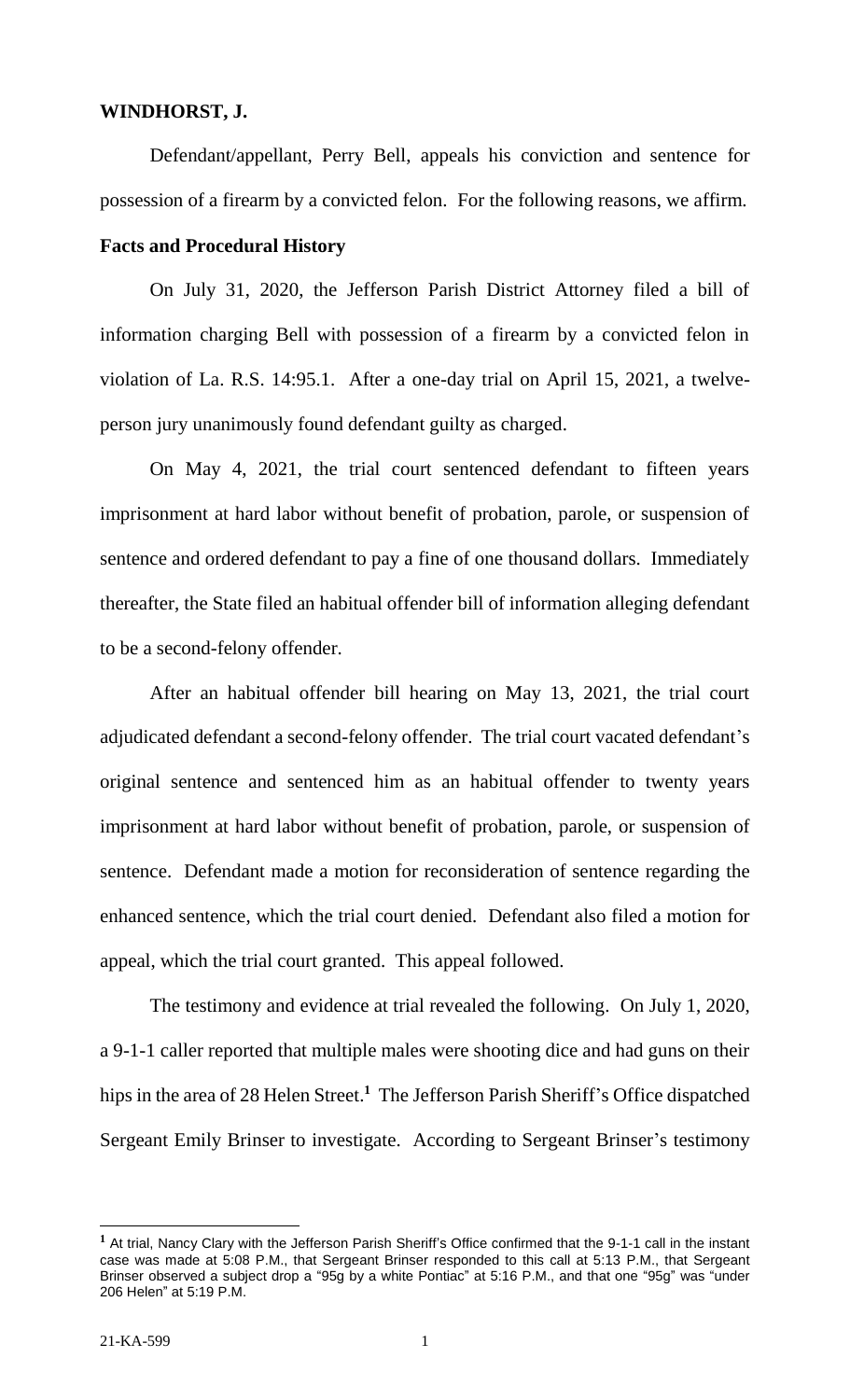at trial, the following occurred upon her arrival at the scene in a marked police unit. Multiple males began running towards the back of an apartment complex but defendant, who was wearing a bright, lime green shirt and carrying a gun with a blue handle in his hand, ran alone in a different direction. She focused her attention on defendant and told the other officers in the area about the other males.

As she followed defendant, he ran along the side of a building before turning a corner. Defendant was briefly out of her sight but came back by himself with his hands up and holding a cell phone. Defendant asked Sergeant Brinser why she was stopping him, and she responded by asking him about the gun. At that point, Sergeant Brinser had Deputy Boyken, who had recently arrived, detain defendant. She then went around the corner and saw the gun underneath an air conditioning unit. She testified that she could see the blue handle of the gun sticking out from underneath the air conditioner vent. She took custody of the firearm because there were no other officers who could have stayed by the gun, and there were "lots of children in that area."

At trial, Sergeant Brinser identified the firearm that she recovered from underneath the air conditioner unit as State's Exhibit 7. She stated that it was the same firearm that she saw in defendant's hand as he turned the corner. She confirmed that she was able to clearly identify it as a firearm as defendant was running away and that defendant was the only person in the area where the gun was located.

David Cox, a JPSO expert in DNA testing analytics and procedures, testified that objects taken from an individual's possession or seen in that individual's possession are not eligible for DNA testing. He also indicated that the laboratory would not conduct a test in this situation even if the District Attorney's Office requested testing the item.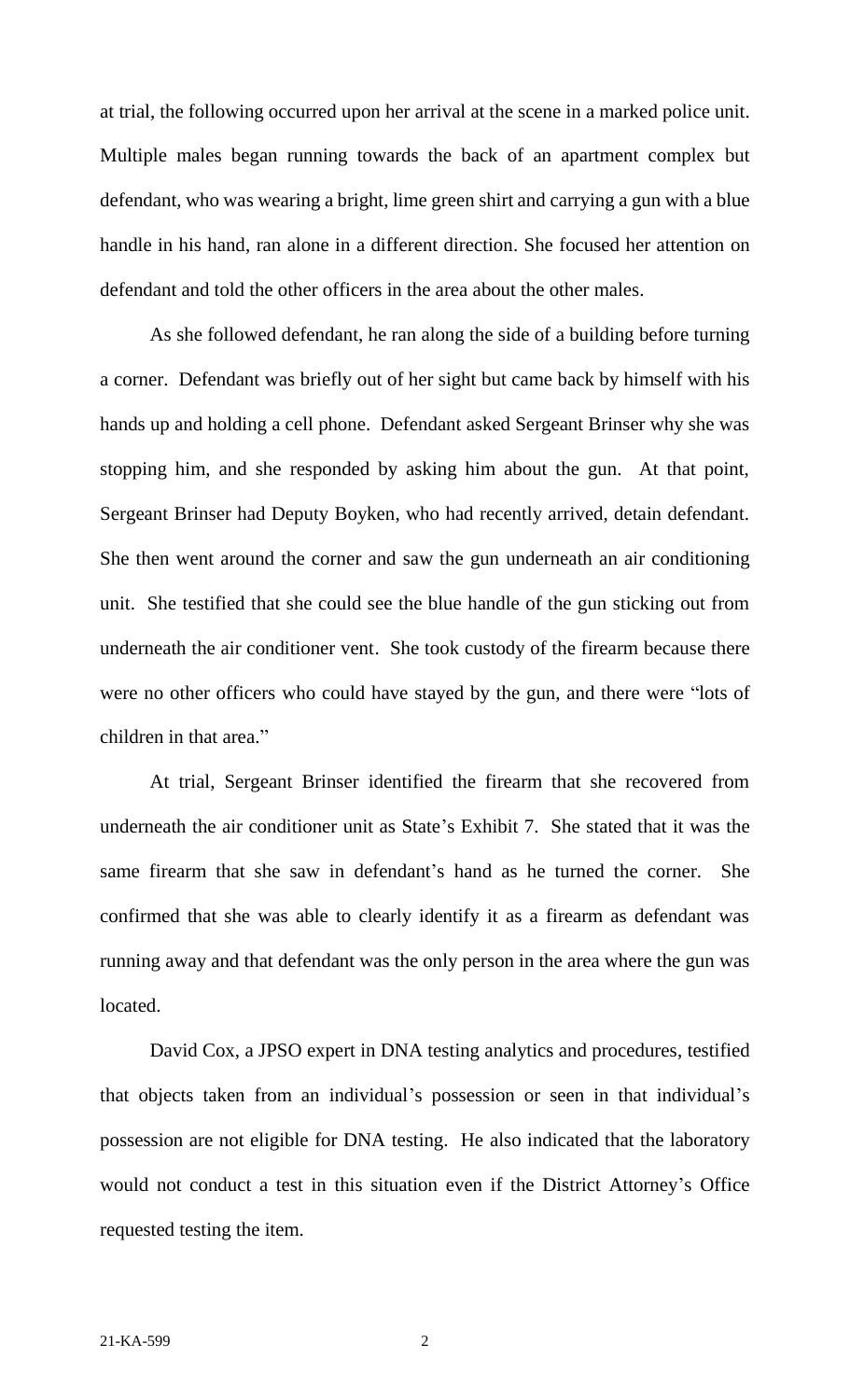Dona Quintanilla of the Jefferson Parish Sheriff's Office Crime Laboratory testified as an expert in fingerprint examination and comparison. Ms. Quintanilla identified a ten-print fingerprint card as State's Exhibit 2 containing the fingerprints of defendant that she had previously taken prior to testifying. She also identified defendant in open court. She stated that she matched defendant's fingerprints to those affixed to certified court records for a 2014 conviction for manslaughter and that another analyst confirmed her findings.

#### **Law and Analysis**

In defense counsel's brief, defendant challenges the alleged excessiveness of his enhanced sentence. In a *pro se* brief, defendant alleges the following: (1) insufficient evidence to support the verdict; (2) denial of the right to selfrepresentation; and (3) ineffective assistance of counsel.

## *Sufficiency of the Evidence*

Defendant asserts that the evidence was insufficient to support his conviction. He contends there is insufficient evidence to establish that he possessed the weapon and attacks the credibility of Sergeant Brinser. Based on the following, we find this assignment of error lacks merit.

An appellate court reviews whether evidence was sufficient to support a conviction under the standard enunciated by the United States Supreme Court in Jackson v. Virginia, 443 U.S. 307, 99 S.Ct. 2781, 61 L.Ed.2d 560 (1979). The appellate court must determine that the evidence, viewed in the light most favorable to the prosecution, was sufficient to convince a rational trier of fact that all of the elements of the crime have been proven beyond a reasonable doubt. State v. Garrison, 19-62 (La. App. 5 Cir. 4/23/20), 297 So.3d 190, 203, writ denied, 20- 00547 (La. 9/23/20), 301 So.3d 1190, and cert. denied, 141 S.Ct. 2864, 210 L.Ed.2d 967 (2021). The trier of fact makes credibility determinations and may, within the bounds of rationality, accept or reject the testimony of any witness. State v. Harmon,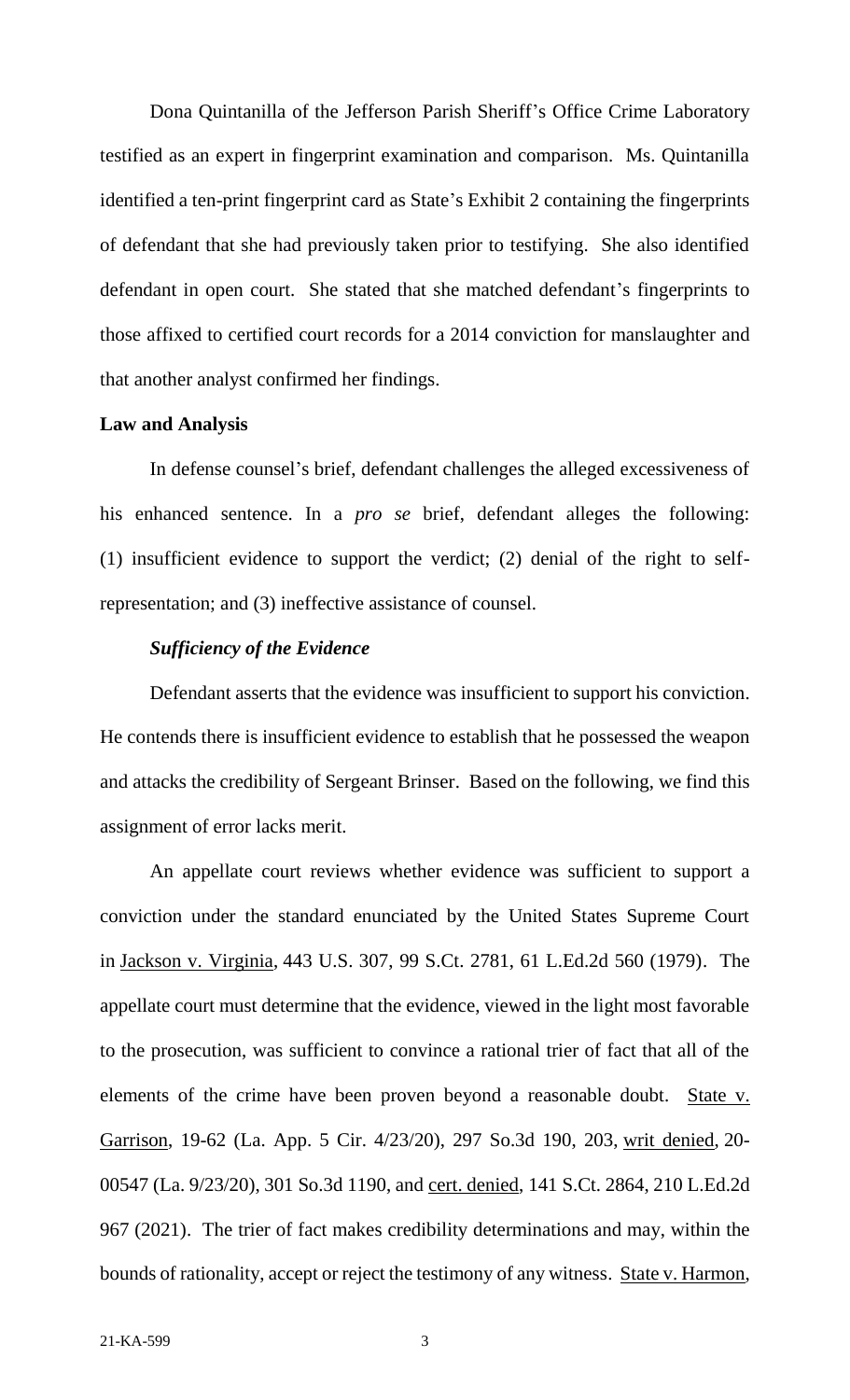19-570 (La. App. 5 Cir. 9/9/20), 301 So.3d 1278, 1284, writ denied, 20-1160 (La. 10/14/20), 303 So.3d 306. A reviewing court may impinge on the fact finder's discretion only to the extent necessary to guarantee the fundamental due process of law.

La. R.S. 14:95.1 sets forth the elements for possession of a firearm by a convicted felon, which reads, in pertinent part:

A. It is unlawful for any person who has been convicted of a crime of violence as defined in R.S. 14:2(B), which is a felony or simple burglary, burglary of a pharmacy, burglary of an inhabited dwelling, unauthorized entry of an inhabited dwelling, felony illegal use of weapons or dangerous instrumentalities, manufacture or possession of a delayed action incendiary device, manufacture or possession of a bomb, or any violation of the Uniform Controlled Dangerous Substances Law which is a felony, or any crime which is defined as a sex offense in R.S. 15:541, or any crime defined as an attempt to commit one of the above-enumerated offenses under the laws of this state, or who has been convicted under the laws of any other state or of the United States or of any foreign government or country of a crime which, if committed in this state, would be one of the above-enumerated crimes, to possess a firearm or carry a concealed weapon.

\* \* \*

C. Except as otherwise specifically provided, this Section shall not apply to the following cases:

(1) The provisions of this Section prohibiting the possession of firearms and carrying concealed weapons by persons who have been convicted of certain felonies shall not apply to any person who has not been convicted of any felony for a period of ten years from the date of completion of sentence, probation, parole, or suspension of sentence.

Thus, for defendant to be convicted of possession of a firearm by a convicted felon,

the State must prove beyond a reasonable doubt: (1) the possession of a firearm; (2) a previous conviction of an enumerated felony; (3) absence of the ten-year statutory period of limitation; and, (4) general intent to commit the offense. Only general criminal intent must be proved. La. R.S. 14:95.1. "General criminal intent is present ... when the circumstances indicate that the offender, in the ordinary course of human experience, must have adverted to the prescribed criminal consequences as reasonably certain to result from his act or failure to act." La. R.S. 14:10(2). Intent is a question of fact and may be inferred from the circumstances of a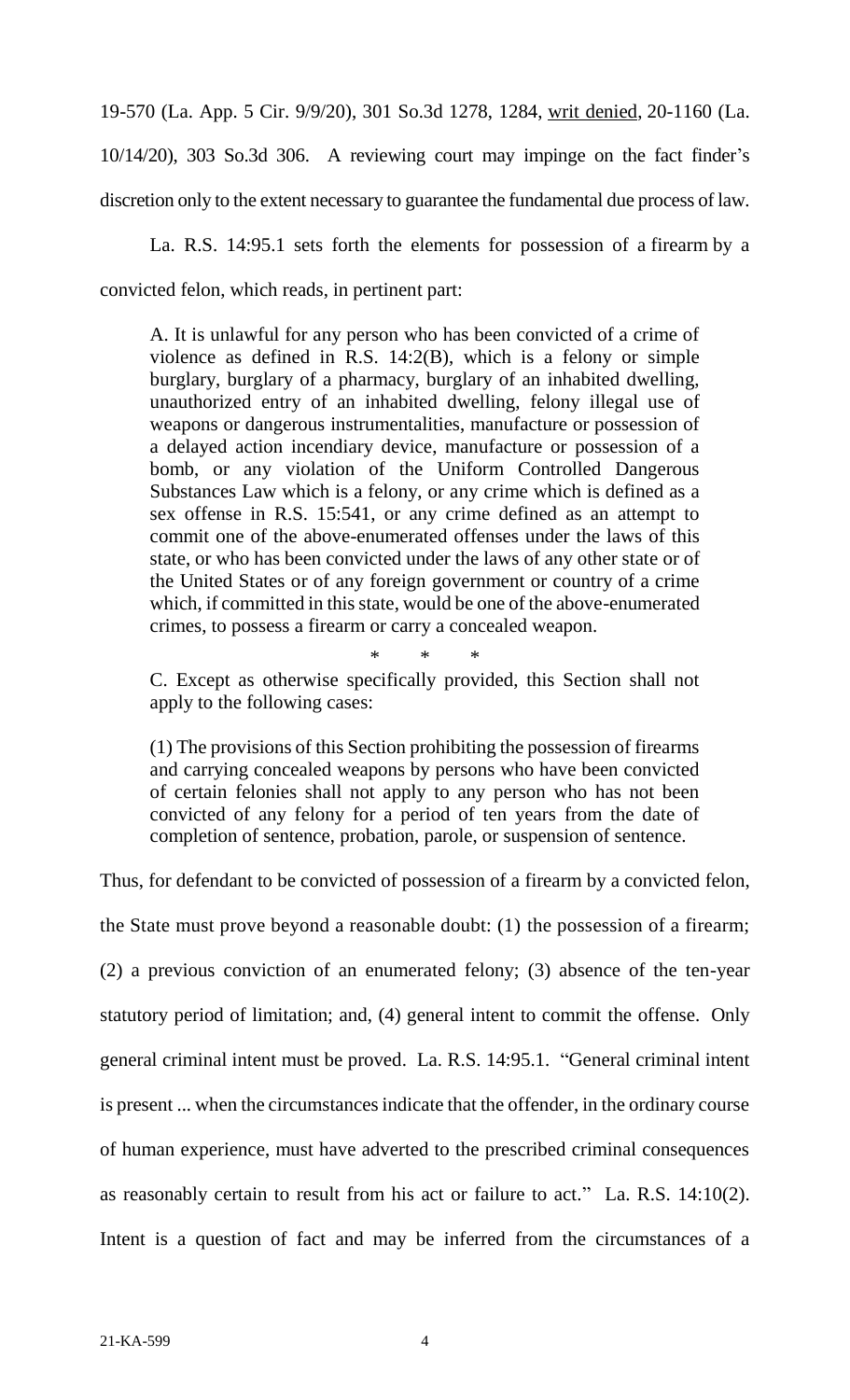transaction. State v. Brown, 42,188, 42,189, 42,190 (La. App. 2 Cir. 9/26/07), 966 So.2d 727, writ denied, 07-2199 (La. 4/18/08), 978 So.2d 347.

Sergeant Brinser's testimony at trial clearly established that defendant had possession of the firearm. She testified that when she arrived at the scene, she saw defendant in a bright, lime green shirt run in a different direction from the other males, and instantly noticed the gun in his hand, which had a blue handle. She specifically stated, "He had the barrel in his palm of his hand and the butt or the handle of the gun was sticking out where I could see it." She estimated that there was approximately ten to fifteen feet between her and defendant and that "it wasn't that far." According to Sergeant Brinser's testimony, she followed defendant around the side of a building, and he then turned the corner, but returned from around the corner with his hands up and holding a phone. She provided that defendant was only briefly out of her sight. She found the gun underneath an air conditioner around the corner defendant had taken because she saw the same blue handle sticking out from the air conditioner vent.

A review of the record indicates that the jury accepted Sergeant Brinser's testimony and found defendant guilty as charged. It is the role of the fact-finder to weigh the credibility of the witnesses, and a reviewing court will not second-guess the credibility determinations of the trier of fact beyond the sufficiency evaluations under the Jackson standard of review. State v. Reed, 11-507 (La. App. 5 Cir. 2/14/12), 88 So.3d 601, 607, writ denied, 12-644 (La. 9/14/12), 97 So.3d 1014.

After viewing the evidence in a light most favorable to the State, we find that a rational trier of fact could have found defendant guilty beyond a reasonable doubt of possession of a firearm by a convicted felon and that there was sufficient evidence to support defendant's conviction.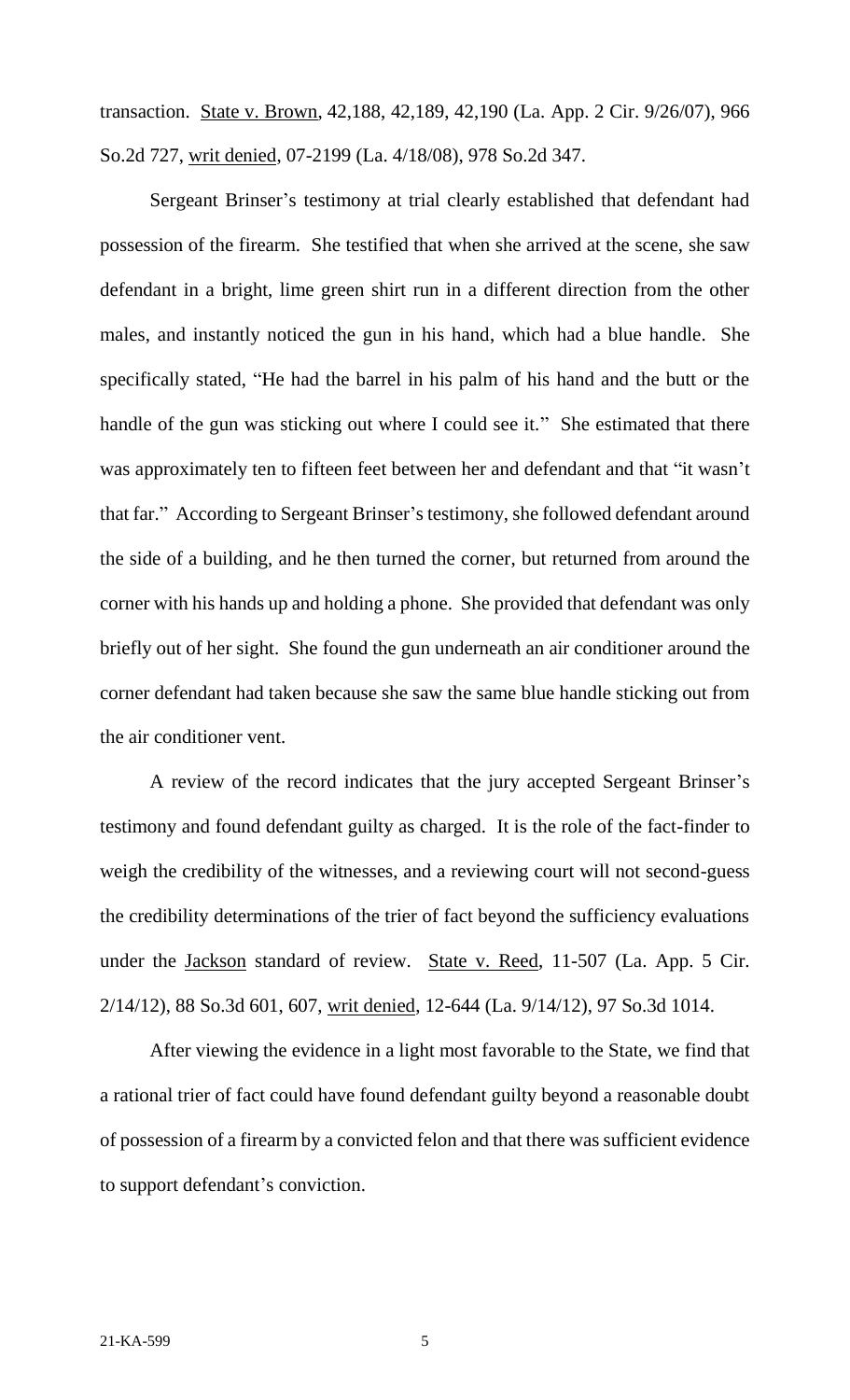#### *Excessiveness of Sentence*

In his counseled brief, defendant asserts that his sentence of twenty years as a second felony offender is excessive because it is grossly disproportionate to the severity of the crime and is a "needless infliction of pain and suffering." Defendant argues that the trial court failed to give adequate consideration to grounds set forth in La. C.Cr.P. art. 894.1.

The Eighth Amendment to the United States Constitution and Article I, Sec. 20 of the Louisiana Constitution prohibit the imposition of excessive punishment. A sentence is considered excessive, even if it is within the statutory limits, if it is grossly disproportionate to the offense or imposes needless and purposeless pain and suffering. State v. Dixon, 18-79 (La. App. 5 Cir. 8/29/18), 254 So.3d 828, 836, writ not considered, 18-1909 (La. 2/18/19), 263 So.3d 1154, and writ denied, 18-1909 (La. 4/8/19), 267 So.3d 606. A sentence is grossly disproportionate if, when the crime and punishment are considered in light of the harm done to society, it shocks the sense of justice. Id.

A trial judge has broad discretion when imposing a sentence and a reviewing court may not set a sentence aside absent a manifest abuse of discretion. State v. Dufrene, 12-716 (La. App. 5 Cir. 4/10/13), 115 So.3d 22, 26. In considering whether a sentence is excessive, three factors are considered: 1) the nature of the crime; 2) the nature and background of the offender; and 3) the sentence imposed for similar crimes by the same court and other courts. State v. Pearson, 07-332 (La. App. 5 Cir. 12/27/07), 975 So.2d 646, 656. The appellate court will not set aside a sentence for excessiveness if the record supports the sentence imposed. La. C.Cr.P. art. 881.4 D. In addition, the reviewing court shall consider the crime and the punishment in light of the harm to society and gauge whether the penalty is so disproportionate as to shock the court's sense of justice, while recognizing the trial court's wide discretion. State v. Hankton, 20-388 (La. App. 5 Cir. 7/3/21), 325 So.3d 616, 623-24, writ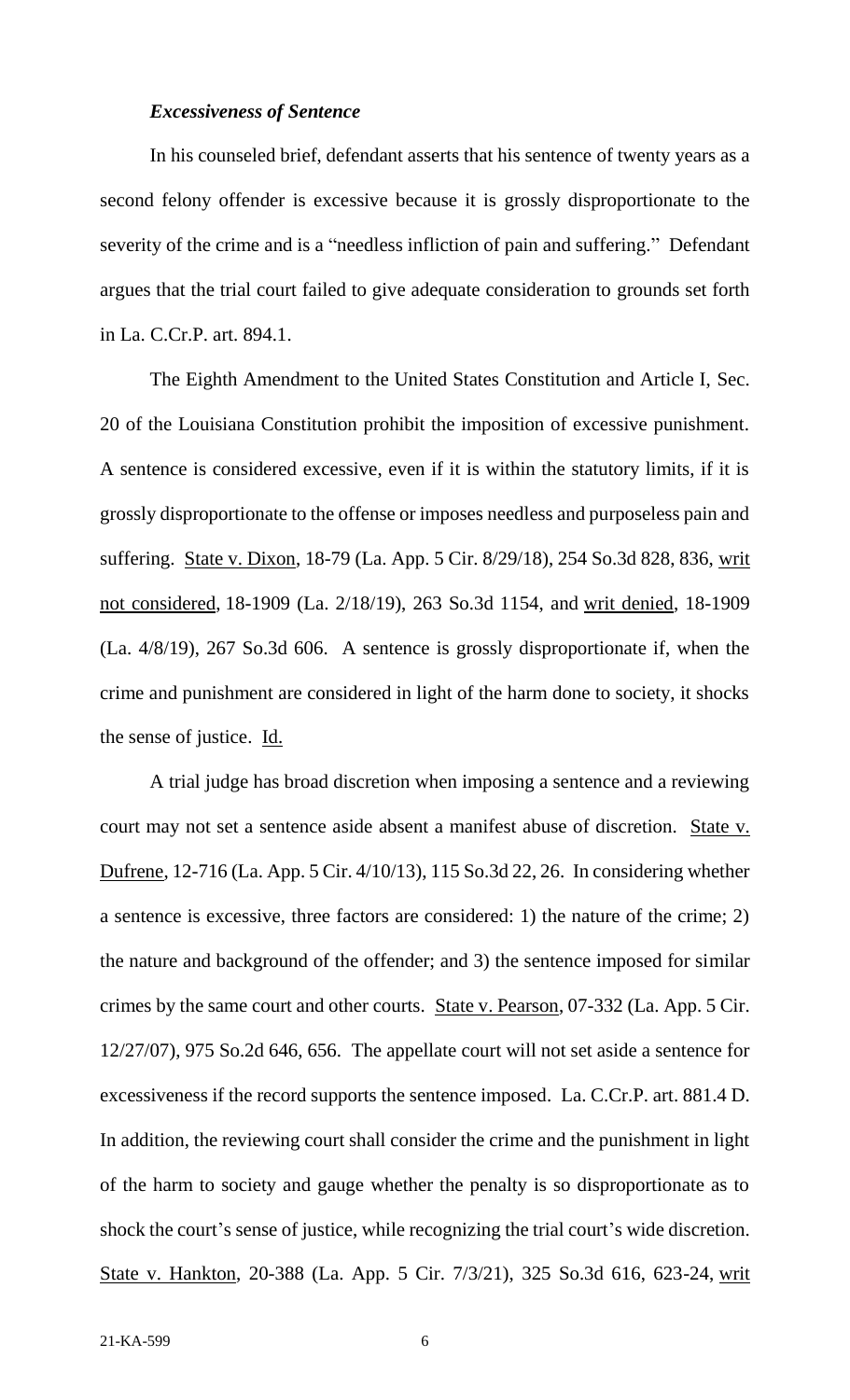denied, 21-01128 (La. 12/7/21), 328 So. 3d 425; State v. Ortego, 382 So.2d 921 (La. 1980), cert. denied, 449 U.S. 848, 101 S.Ct. 135, 66 L.Ed.2d 58 (1980).

In determining a proper sentence, a trial judge is not limited to considering only a defendant's prior convictions, but may properly review all prior criminal activity. State v. Arceneaux, 19-472 (La. App. 5 Cir. 1/29/20), 290 So.3d 313, 316, writ denied, 20-324 (La. 5/14/20), 296 So.3d 608. The sentencing court may rely on sources of information usually excluded from the courtroom at the trial of guilt or innocence, *e.g.*, hearsay and arrests, and conviction records. State v. Myles, 94-217 (La. 6/3/94), 638 So.2d 218, 219. These matters may be considered even in the absence of proof the defendant committed the other offense. Arceneaux, 290 So.3d at 316.

The record indicates that defendant orally objected to his enhanced sentence and filed a written motion for reconsideration of sentence, but did not specifically raise the issue of the trial judge's lack of compliance with La. C.Cr.P. art. 894.1. This Court has held that when the specific grounds for objection to a sentence, including alleged non-compliance with La. C.Cr.P. art. 894.1, are not specifically raised in the trial court, defendant is precluded from raising those issues on appeal and they are not included in the bare review for unconstitutional excessiveness. State v. Francois, 17-471 (La. App. 5 Cir. 3/14/18), 242 So.3d 806, 819, writ denied, 18- 530 (La. 2/11/19), 263 So.3d 898. Thus, to the extent that defendant asserts that the trial court failed to articulate specific reasons for sentencing pursuant to La. C.Cr.P. art. 894.1, we cannot consider this allegation on appeal.

We can consider whether defendant's twenty-year sentence as a second felony offender is unconstitutionally excessive. Defendant pled guilty on October 7, 2014, to manslaughter, which is a violent crime, and on January 28, 2019, to possession of heroin, a narcotics-related offense. Defendant's twenty-year sentence as a second felony offender is a mid-range sentence that falls well below the forty-year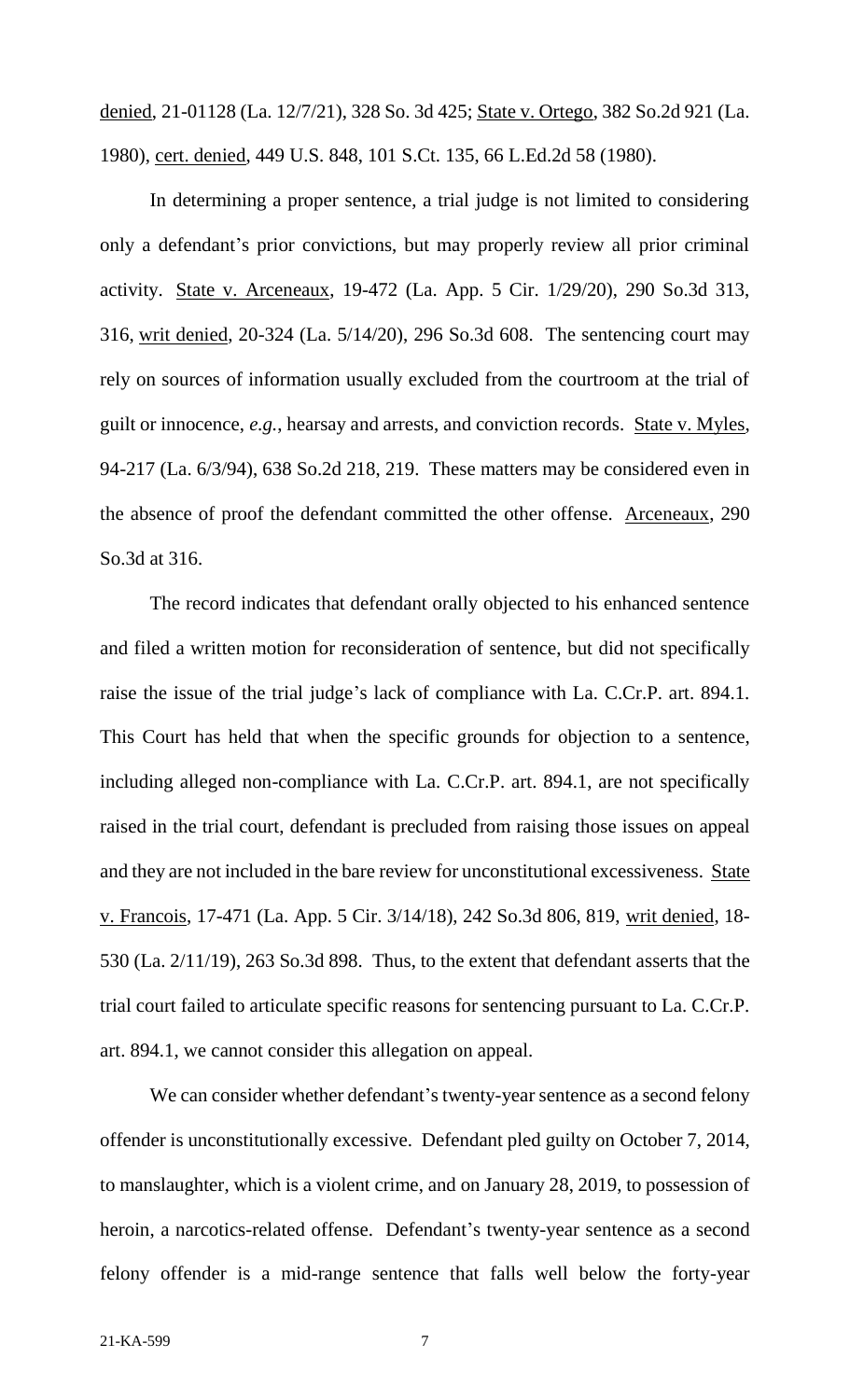maximum penalty the trial court could have imposed. In addition, based on the facts in this case, the jurisprudence supports the imposition of defendant's twenty-year enhanced sentence. *See*, State v. Martin, 17-1100 (La. App. 1 Cir. 2/27/18), 243 So.3d 56, writ denied, 18-568 (La. 3/6/19), 266 So.3d 901; State v. Brown, 42,188 (La. App. 2 Cir. 9/26/07), 966 So.2d 727, 753-54, writ denied, 07-2199 (La. 4/18/08), 966 So.2d 727. Furthermore, the trial testimony established that defendant ran from the police, demonstrating a disregard for police authority, and created a dangerous environment with other people including children in the area, demonstrating a disregard for human safety. Thus, considering defendant's conduct, along with his prior criminal record, and that he received a mid-range sentence, we do not find defendant's sentence unconstitutionally excessive.

## *Denial of Self-Representation*

Defendant argues in his *pro se* brief that his defense attorney filed a motion for new trial against his wishes and that he relayed this complaint to the trial court. He contends that he was denied the right to represent himself.

According to the record, at defendant's sentencing hearing via Zoom, defense counsel informed the trial court that he filed a motion for new trial and would submit on the motion, which the trial court denied. The transcript reflects that, at one point, defendant stated to defense counsel, "I don't need you to file nothing!" and then a second time restated, "I don't need him to file nothing. I'm going to file everything myself." Defense counsel then asked defendant, "Are you representing yourself now, sir?" The Court responded, "No, no, sir. That's not what he's doing. No, sir. He's not doing that. We were talking about as far as additional filing. What you filed, the Court signed it and the Court ruled on it, two minutes ago."

Subsequent thereto, defendant attended with his counsel his original sentencing hearing on May 4, 2021 and his habitual offender hearing and sentencing on May 13, 2021 without objection.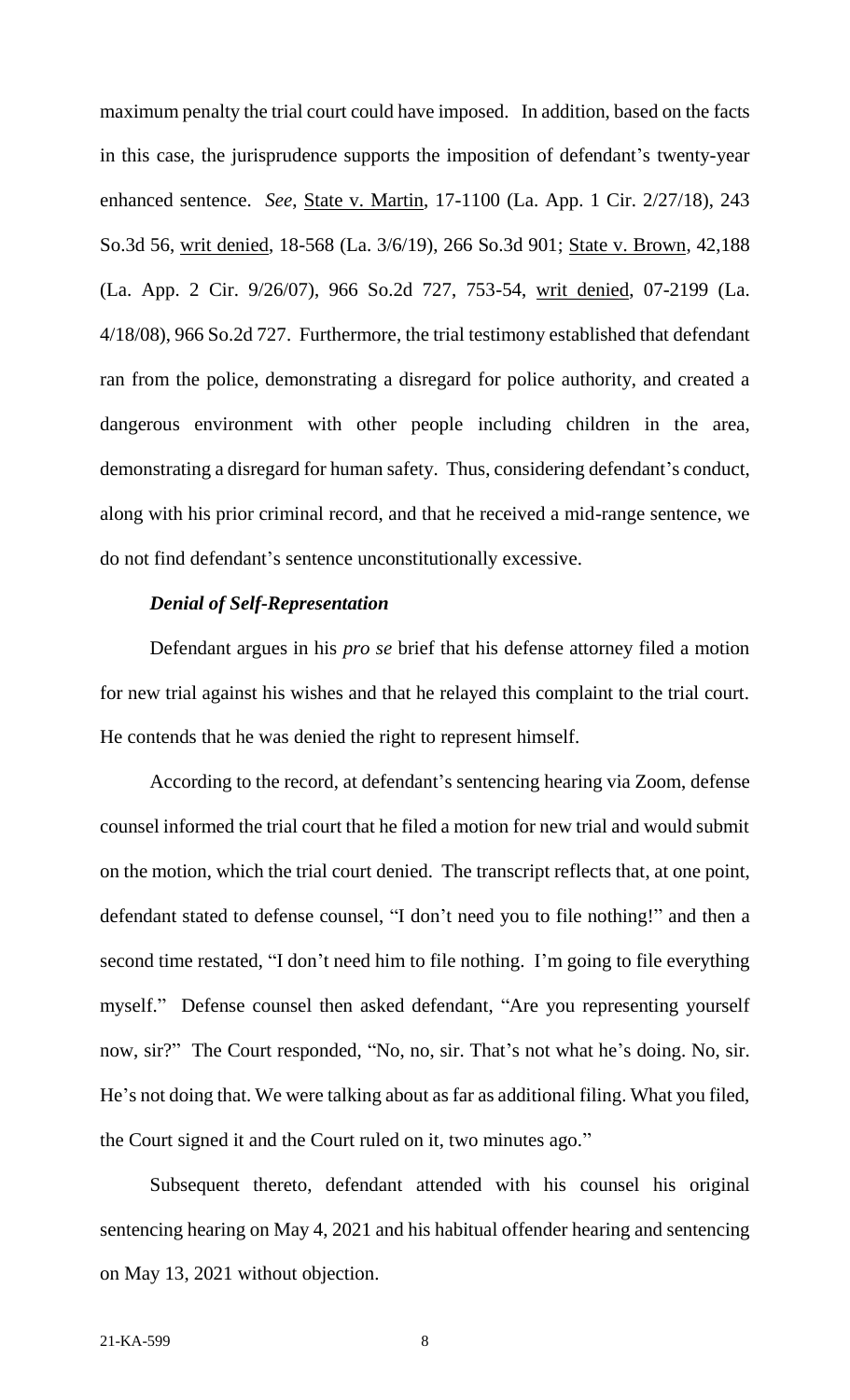The Sixth Amendment to the United States Constitution and Article I, Sec. 13 of the Louisiana Constitution give a defendant the right to counsel as well as the right to defend himself. The right to self-representation is not absolute. A defendant must voluntarily and intelligently reject representation by an attorney and elect to conduct his own defense and do so in a timely manner. Martinez v. Court of Appeal of California, 528 U.S. 152, 120 S.Ct. 684, 145 L.Ed.2d 597 (2000). A defendant may represent himself only if he makes an unequivocal request to represent himself and knowingly and intelligently waives his right to counsel. Faretta v. California*,*  422 U.S. 806, 95 S.Ct. 2525, 45 L.Ed.2d 562 (1975); State v. Bridgewater, 00-1529 (La. 1/15/02), 823 So.2d 877, 894, cert. denied, 537 U.S. 1227, 123 S.Ct. 1266, 154 L.Ed.2d 1089 (2003); State v. Perry, 17-567 (La. App. 5 Cir. 6/27/18), 250 So.3d 1180, 1191, writ denied, 18-1325 (La. 11/14/18), 256 So.3d 285. Assertion of that right "must also be clear and unequivocal." State v. Bell, 09-199 (La. 11/30/10), 53 So.3d 437, 448, cert. denied, 564 U.S. 1025, 131 S.Ct. 3035, 180 L.Ed.2d 856 (2011).

There is no inflexible criteria or magic-word formula for determining the validity of a defendant's waiver of the right to counsel. State v. Stevison, 97-3122 (La. 10/30/98), 721 So.2d 843, 845; State v. Bruce, 03-918 (La. App. 5 Cir. 12/30/03), 864 So.2d 854, 857. Whether a defendant has knowingly, intelligently, and unequivocally asserted the right to self-representation must be determined on a case-by-case basis, considering the facts and circumstances of each case. State v. Leger, 05-11 (La. 7/10/06), 936 So.2d 108, 147-48, cert. denied, 549 U.S. 1221, 127 S.Ct. 1279, 167 L.Ed.2d 100 (2007).

Courts must indulge in every reasonable presumption against a waiver of counsel. State v. Simmons, 13-258 (La. App. 5 Cir. 2/26/14), 136 So.3d 358, 371, writ denied, 14-674 (La. 10/31/14), 152 So.3d 151*.* The trial court is given much discretion in determining whether the defendant's waiver was knowing and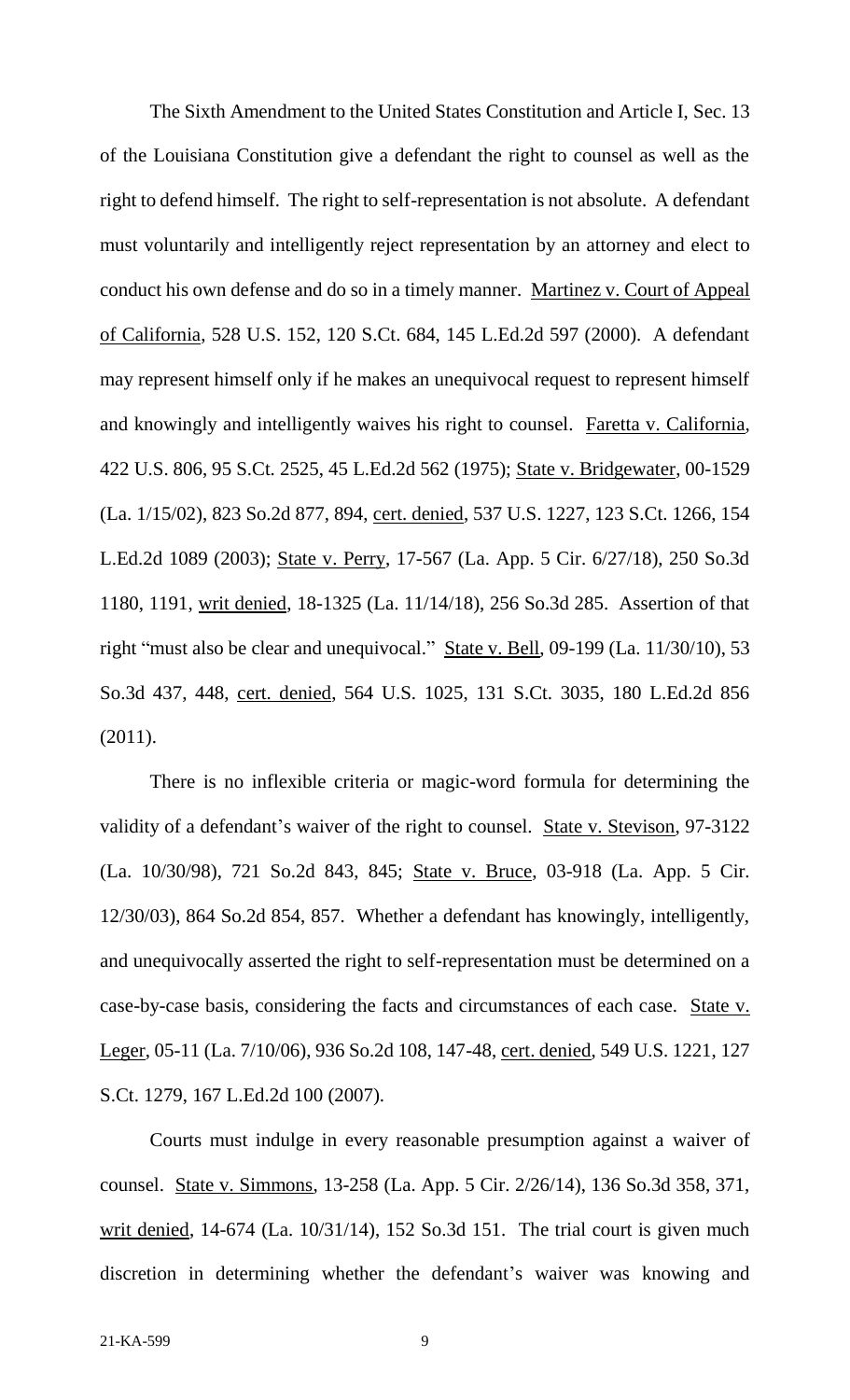intelligent. State v. LaGarde, 07-288 (La. App. 5 Cir. 10/30/07), 970 So.2d 1111, 1120. "An appellate court should not reverse the trial court ruling absent an abuse of its discretion." State v. Barnett, 18-254 (La. App. 5 Cir. 4/3/19), 267 So.3d 209, 233.

Upon review, we do not find defendant made a clear and unequivocal request to represent himself. Defendant's alleged request occurred only once when he initially appeared for his original sentencing and after the trial court already denied his motion for new trial. Defendant merely stated, "I don't need you to file nothing!" to his counsel, and "I don't need him to file nothing. I'm going to file everything myself." Defendant did not expressly request to represent himself even when his counsel asked if he was or when the trial court responded that defendant did not wish to represent himself. In light of the foregoing, we find this assignment of error lacks merit.

#### *Ineffective Assistance of Counsel*

In his final *pro se* assignment of error, defendant contends that his counsel was constitutionally ineffective for failing to compel the appearance of a witness at trial, injecting prejudice during cross-examination, not requesting fingerprints or DNA, and failing to object to any sleeping jurors.

Under the Sixth Amendment to the United States Constitution and Article I, Sec. 13 of the Louisiana Constitution, a defendant is entitled to effective assistance of counsel. State v. Taylor, 18-126 (La. App. 5 Cir. 10/17/18), 258 So.3d 217, 227, writ denied, 18-1914 (La. 5/20/19), 271 So.3d 200; State v. Casimer, 12-678 (La. App. 5 Cir. 3/13/13), 113 So.3d 1129, 1141. A claim for ineffective assistance of counsel is generally more appropriately addressed through an application for postconviction relief filed in the trial court, where a full evidentiary hearing can be conducted, rather than on direct appeal. State v. Washington, 03-1135 (La. App. 5 Cir. 1/27/04), 866 So.2d 973, 983. When, however, the record contains sufficient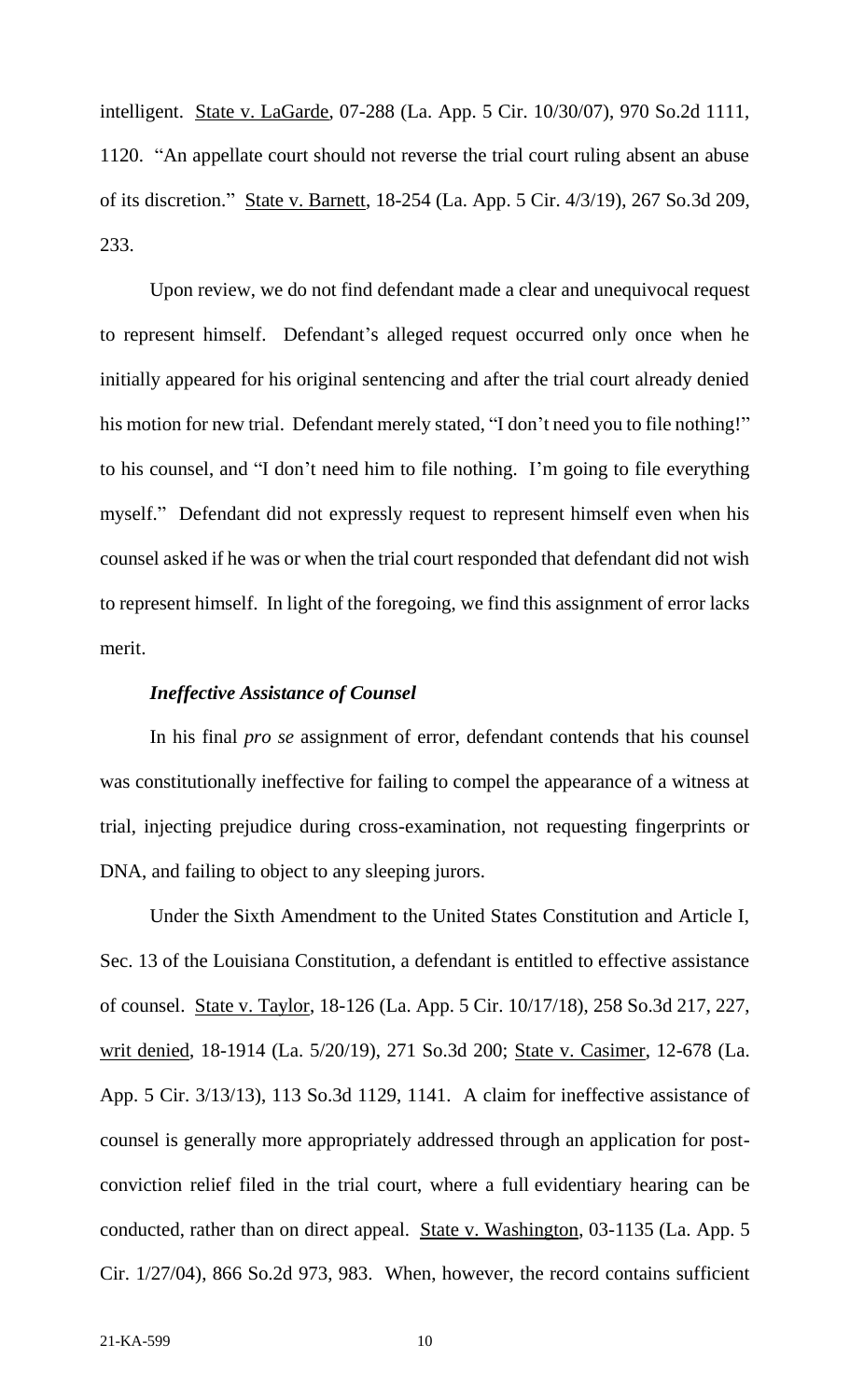evidence to rule on the merits of the claim and the issue is properly raised by assignment of error on appeal, it may be addressed in the interest of judicial economy. State v. Deruise, 98-0541 (La. 4/3/01), 802 So.2d 1224, 1248, cert. denied, 534 U.S. 926, 122 S.Ct. 283, 151 L.Ed.2d 208 (2001); State v. Moore, 16- 644 (La. App. 5 Cir. 3/15/17), 215 So. 3d 951, 967-68, writ not considered, 18-0495 (La. 11/14/18), 256 So. 3d 283.

In this case, upon review, we find that the record contains sufficient evidence to rule on the merits of defendant's ineffective assistance of counsel claims. Defendant challenges several aspects of defense counsel's decisions at trial, including failing to compel the appearance of a witness at trial, injecting prejudice during cross-examination, not requesting fingerprints or DNA, and failing to object to any sleeping jurors. Given that the record contains the trial transcript, we have evidence before us to consider these issues. However, defendant's allegations regarding these claims are conclusory and unsubstantiated.

Effective assistance of counsel does not mean errorless counsel or counsel who may be judged ineffective on mere hindsight. State v. Hollins, 99-278 (La. App. 5 Cir. 8/31/99), 742 So.2d 671, 681, writ denied, 99-2853 (La. 1/5/01), 778 So.2d 587. To prove ineffective assistance of counsel, a defendant must satisfy the two-prong test set forth in Strickland v. Washington, 466 U.S. 668, 104 S.Ct. 2052, 80 L.Ed.2d 674 (1984). Under the Strickland test, the defendant must show: (1) that counsel's performance was deficient; that is, that the performance fell below an objective standard of reasonableness under prevailing professional norms; and (2) that the deficient performance prejudiced the defense. Taylor, *supra*; State v. Dabney, 05-53 (La. App. 5 Cir. 6/28/05), 908 So.2d 60, 63. The error is prejudicial if it was so serious as to deprive the defendant of a fair trial, or "a trial whose result is reliable." Strickland, *supra*; State v. Serio, 94-131 (La. App. 5 Cir. 6/30/94), 641 So.2d 604, 607, writ denied, 94-2025 (La. 12/16/94), 648 So.2d 388. To prove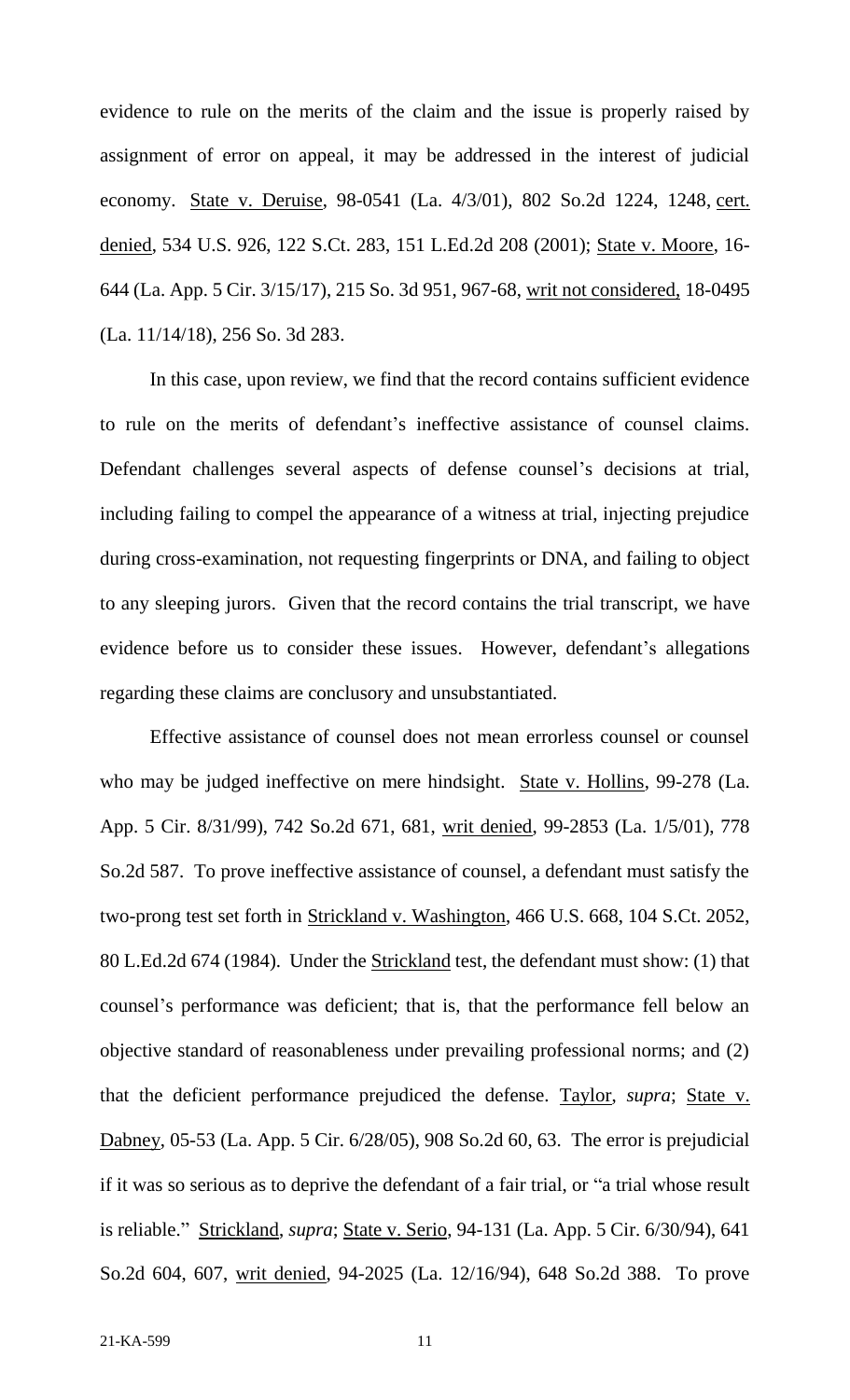prejudice, the defendant must demonstrate that, but for counsel's unprofessional conduct, the outcome of the trial would have been different. Strickland, 466 U.S. at 694, 104 S.Ct. at 2068; State v. Woods, 20-73 (La. App. 5 Cir. 9/9/20), 303 So.3d 403, 408-09, writ denied, 21-27 (La. 2/17/21), 310 So.3d 1150.

An alleged error that is within the ambit of trial strategy does not establish ineffective assistance of counsel because "opinions may differ on the advisability of such a tactic." State v. Singleton, 05-634 (La. App. 5 Cir. 2/14/06), 923 So.2d 803, 811, writs denied, 06-1208 (La. 11/17/06), 942 So.2d 532 and 08-2386 (La. 1/30/09), 999 So.2d 753.

First, defendant claims defense counsel should have called Deputy Boyken as a witness. He asserts that Deputy Boyken and Sergeant Brinser had a disagreement about arresting defendant for possession of a firearm by a convicted felon. "The selection of witnesses and the introduction of evidence are questions of trial strategy and the mere choice of trial strategy is not a foundation for finding ineffective assistance of counsel." *See* State v. Blank, 16-213 (La. 5/13/16), 192 So.3d 93, 100. To prevail on an ineffective assistance claim based on counsel's failure to call a witness, the petitioner must name the witness, demonstrate that the witness was available to testify and would have done so, set out the content of the witness's proposed testimony, and show that the testimony would have been favorable to a particular defense." *See* State v. Reeves, 18-270 (La. 10/15/18), 254 So.3d 665, 672. Here, defendant has failed to demonstrate that Deputy Boyken was available to testify and would have done so, set out the content of his proposed testimony, or shown that the testimony would have been favorable to any particular defense. In addition, based on Deputy Brinser's testimony, Deputy Boyken's testimony would not have affected the outcome of trial because he was not present when Deputy Brinser initially observed defendant with the firearm.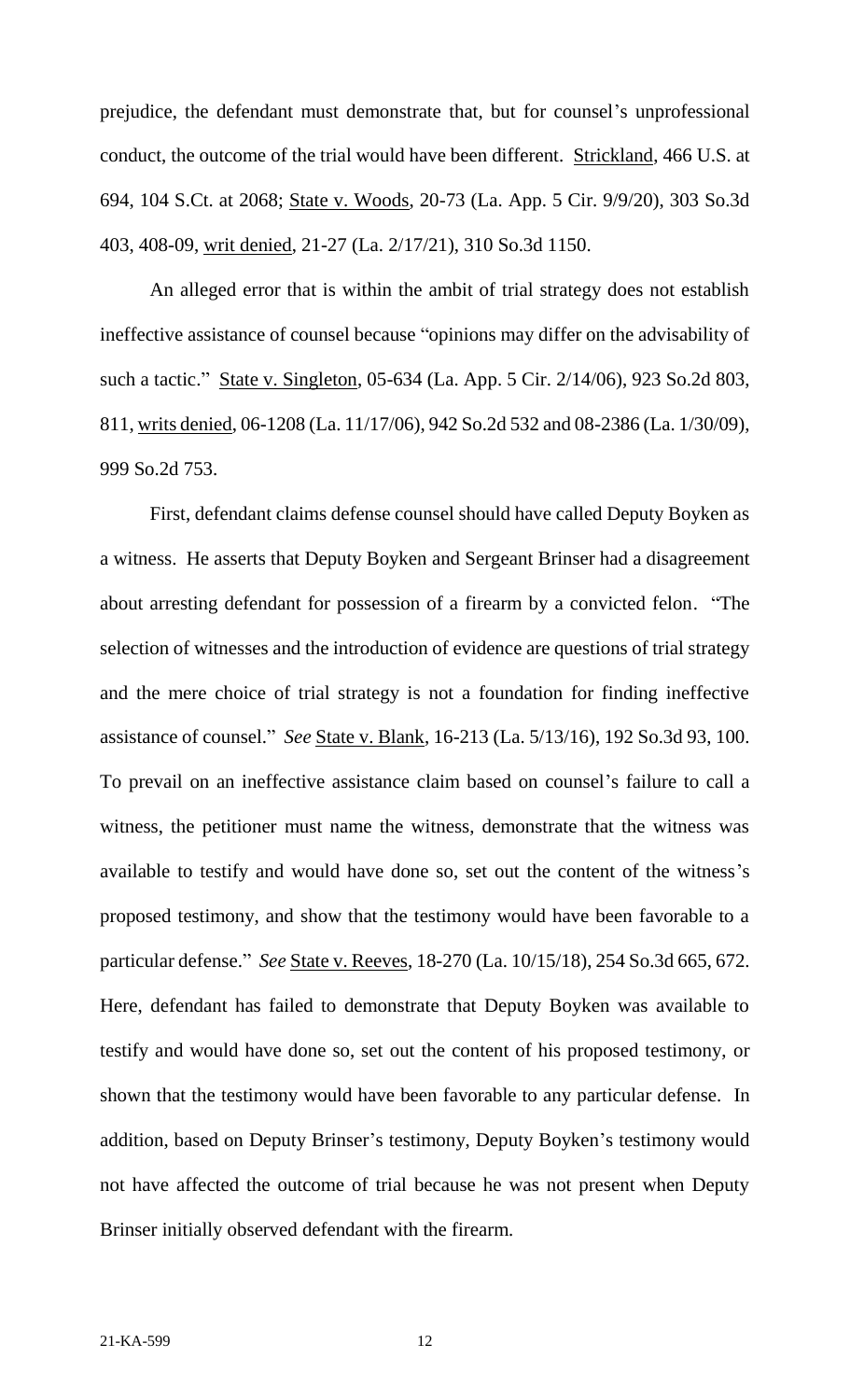Defendant secondly asserts that defense counsel injected prejudice in his trial when he inquired about gang-related activity. "General statements and conclusory allegations will not suffice to prove a claim of ineffective assistance of counsel." State v. Fisher, 19-488 (La. App. 5 Cir. 6/24/20), 299 So.3d 1238, 1247. This allegation is conclusory and speculative. In addition, based on the evidence and testimony presented at trial, defendant cannot show the outcome of the trial would have been different if defense counsel had not brought up the gang-related activity issue during trial.

Third, defendant argues that his trial counsel was deficient in failing to pursue fingerprinting, DNA testing, or some other identification method to show that he did not handle the gun. Defendant also argues that at trial his counsel should have focused on the cell phone he had in his hand. This Court has held an attorney's decision regarding gathering and introduction of similar evidence fell within the ambit of trial strategy. State v. Esteen, 846 So.2d at 174. In addition, Mr. Cox testified that objects taken from an individual's possession or seen in that individual's possession are not eligible for DNA testing. Sergeant Brinser testified that she saw defendant with the gun, and she identified the gun in open court. Thus, because Sergeant Brinser observed the gun in defendant's possession on the scene, the laboratory did not conduct DNA testing on it. There is nothing to show that fingerprinting, DNA test, or some other identification method would have contradicted Sergeant Brinser's testimony and proven that defendant did not handle the gun. Consequently, defendant cannot show that there is any evidence that would have resulted in a different outcome.

Finally, defendant asserts that he was denied effective assistance of counsel because his counsel failed to object to a sleeping juror, to request that the juror be removed, or to request a mistrial. The record reflects that during jury instructions the trial judge questioned whether one juror was paying attention and reminded the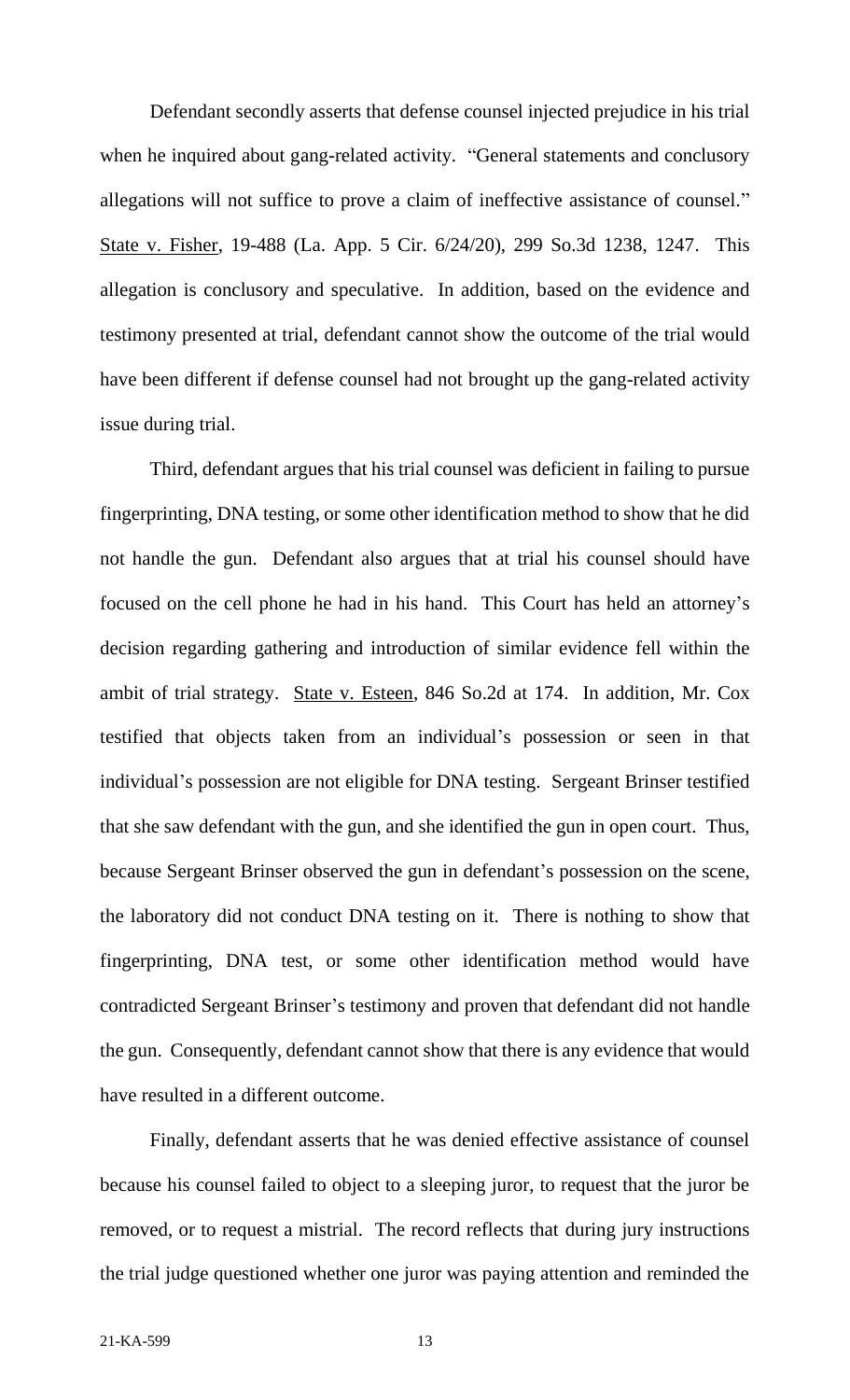jurors that he needed eyes on him. The record does not indicate that a juror was sleeping during trial. Thus, this is another purely speculative and conclusory allegation.

Considering the foregoing, we find that defendant has failed to show that trial counsel's performance was deficient; and thus, that defendant has failed to sustain his burden under Strickland. This assignment of error lacks merit.

We have reviewed the record for errors patent according to the mandates of La. C.Cr.P. art. 920, State v. Oliveaux*,* 312 So.2d 337 (La. 1975), and State v. Weiland*,* 556 So.2d 175 (La.App. 5 Cir.1990), and find none.

#### **Decree**

For the reasons stated above, we find all the assignments of error lack merit and affirm defendant's conviction and sentence.

## **AFFIRMED**